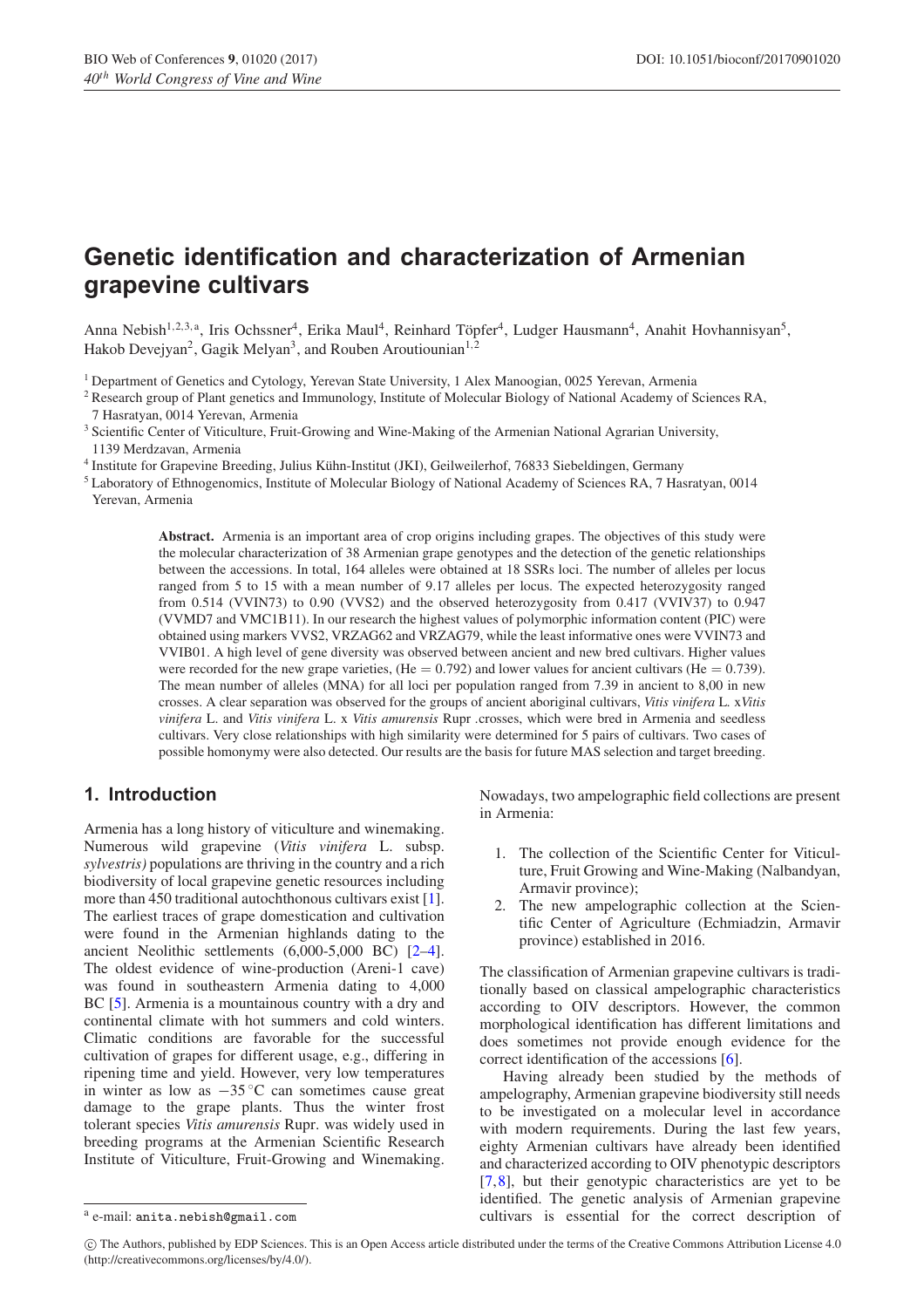genetic resources and the ascertainment of genetic relationships between grapevine genotypes and their pedigrees.

DNA microsatellite markers, or simple sequence repeats (SSRs), are widely used in the molecular characterization of grapevine germplasm and cultivar identification. Due to their high degree of polymorphism, co-dominance and stability they are used as a complementary tool to traditional ampelographic methods, as well as for the evaluation of genetic diversity and clarification of nomenclature [\[9](#page-5-7)[–12](#page-5-8)]. SSR markers are thus in use for DNA fingerprinting and also for molecular marker-assisted selection (MAS) in breeding programs [\[13,](#page-5-9)[14](#page-5-10)] as well as for studying the historical origin of grape [\[15](#page-5-11)].

The objectives of this study were the molecular identification of Armenian grape genotypes including ancient as well as new cultivars using SSR analysis and the detection of the genetic relationships between the investigated accessions.

## **2. Material and methods**

**Plant material.** Thirty-eight accessions were chosen from (1) the Armenian National Grape collection (WIEWS-Institute code: ARM011, Armenian Academy of Viticulture and Winemaking, Nalbandyan, Armenia; 31 genotypes) and (2) the German national grape collection (WIEWS-Institute code DEU098, Julius Kühn-Institut, Institute for Grapevine Breeding Geilweilerhof, JKI-IRZ; 7 genotypes). The material included 19 ancient Armenian and 10 newly bred *V. vinifera L.* cultivars as well as 9 interspecific crosses (*V.vinifera.* x *V.amurensis*). Table [1](#page-2-0) lists the analyzed cultivars, the institute code of the grapevine collection, the species and the pedigree given by the breeder. In our study 'Karmrahyut' (*V.vinifera* x *V.amurensis* interspecific cross) is the parental genotype of the cultivars 'Charentsi', 'Nalbandyani', 'Agaraki', 'Anushahyut', 'Nerkarat' and possibly 'Csarensi'. The two *V. vinifera* cultivars 'Cabernet franc' and 'Muscat a petits grains blancs' were used as references for the ` standardization of allele sizes and for the comparison of genetic profiles with microsatellite databases.

**DNA isolation and microsatellite genotyping.** Samples of 8–10 young leaves per genotype were collected and dried in silica gel from the ARM011 collection. Samples from the DEU098 collection were collected and stored at  $-20\degree C$  until extraction of genomic DNA. DNA was extracted from all leaves using the DNeasy Plant Maxi Kit (Qiagen) following the manufacturer's instructions. DNA concentration and purity was estimated using the Thermo Scientific NanoDrop 2000 spectrophotometer. For the genetic characterization of the Armenian cultivars the collected material was genotyped in multiplexes at the following 18 microsatellite loci: VVS2 [\[16\]](#page-5-12), VVMD5, VVMD7, VVMD24, VVMD25, VVMD32 [\[17](#page-5-13),[18\]](#page-5-14), VRZAG62, VRZAG79 [\[19](#page-5-15)], VVIB01, VVIH54, VVIN16, VVIN73, VVIP31, VVIP60, VVIV37, VVIV67 [\[20\]](#page-5-16), VMC1B11 [\[21](#page-5-17)] and VMC4f3.1 [\[22](#page-5-18)]. The majority of these SSR markers is commonly used for the assessment of trueness to type in grapevine collections and the search of putative relationships. (European project GENRES081, http://www.genres.de/vitis) [\[23](#page-5-19)[–26\]](#page-5-20).

One primer of each marker was fluorescently labeled at the 5' end with FAM (blue), TAMRA (yellow), HEX

(green), ROX or NED (red) (Metabion, Martinsried, Germany). Up to 6 markers with different labels and diverse fragment lengths were combined in multiplexes and polymerase chain reaction (PCR) was performed using  $5 \mu$ l reaction mixtures containing master mix,  $100 \text{ pmol}/\mu$ l of each primer and  $1 \frac{ng}{\mu}$  of template DNA using a GeneAmp PCR system 9700 thermal cycler (Applied Biosystems, Darmstadt, Germany). Amplification was started with a 15 min initial denaturation at  $95^{\circ}$ C, followed by 30 cycles with denaturation at  $95^{\circ}$ C for 30 s, annealing at  $60 °C$  for 90 s and extension at  $72 °C$ for 60 s. A final extension was performed at  $72^{\circ}$ C for  $7 \text{ min. } 1 \mu l$  of the PCR product was used for fragment length determination using an ABI 3130 × *l* Genetic Analyzer (Applied Biosystems, Foster City, USA) at the Institute for Grapevine Breeding Geilweilerhof at the Julius Kühn Institute (Siebeldingen, Germany). The results were processed with GeneMapper software version 4.0 (Applied Biosystems, Darmstadt, Germany).

**Data analysis.**The genotypic data obtained for the 38 Armenian grapevine accessions were processed using the genetic analysis software Cervus $\odot$  3.0.7 (Copyright Tristan Marshall 1998–2014) [\[27](#page-5-21)]. Homozygous genotypes show a single peak at the investigated locus. Cervus software was used to calculate allele frequency and number of alleles per locus, estimated frequency of null alleles and probability of identity per locus, expected and observed heterozygosity [\[28](#page-5-22)], probability of identity per locus and the polymorphic information content for diversity analysis. The Arlequin 3.5 software was used to calculate gene diversity and observed heterozygosity per population for two groups of cultivars: (1) ancient cultivars and (2) newly bred cultivars including those obtained by open pollination [\[29](#page-5-23)]. Genotypic results were converted to a similarity matrix and a dendrogram was constructed with the algorithm UPGMA (unweighted pair-group method with arithmetic mean) using the NTSYS-pc software (Numerical Taxonomy and Multivariate Analysis System, ver. 2.1) [\[30\]](#page-5-24).

**Results and discussion.** The analysis of the genetic diversity of the Armenian grape accessions of different origin included the average number of alleles per locus (Na), *Ra – range of alleles sizes (bp),* allele frequency, estimated heterozyosity (He) and observed heterozygosity (Ho), probability of identity (PI), frequency of null alleles (Fo) and polymorphic information content (PIC) (Table [2\)](#page-3-0).

In our research a total of 164 alleles were obtained at the 18 SSRs loci analyzed. The number of alleles per locus ranged from 5 (VVIN16, VVIB01, VVIN73) to 15 (VVS2) with a mean number of 9.17 alleles per locus. According to other authors the average number of alleles per locus for grape accessions of different geographical origins ranged from 8.17 [\[31](#page-5-25)] to 24.4 [\[32](#page-5-26)].

The expected heterozygosity of the investigated cultivars ranged from 0.514 (VVIN73) to 0.90 (VVS2) with a mean 0.789. This value is less than data obtained by Martinez et al. (2006) (0.810) and Martin et al. (2003) (0.806) [\[33](#page-5-27),[34\]](#page-5-28). The lowest observed heterozygosity (0.417) was detected at the VVIV37 locus and the highest at the VVMD7 and VMC1B11 loci (0.947). The high heterozygosity at some of the loci may be explained by the high number of crosses in the cultivar set. Twenty from the 38 investigated cultivars are new, including 11 *V. vinifera*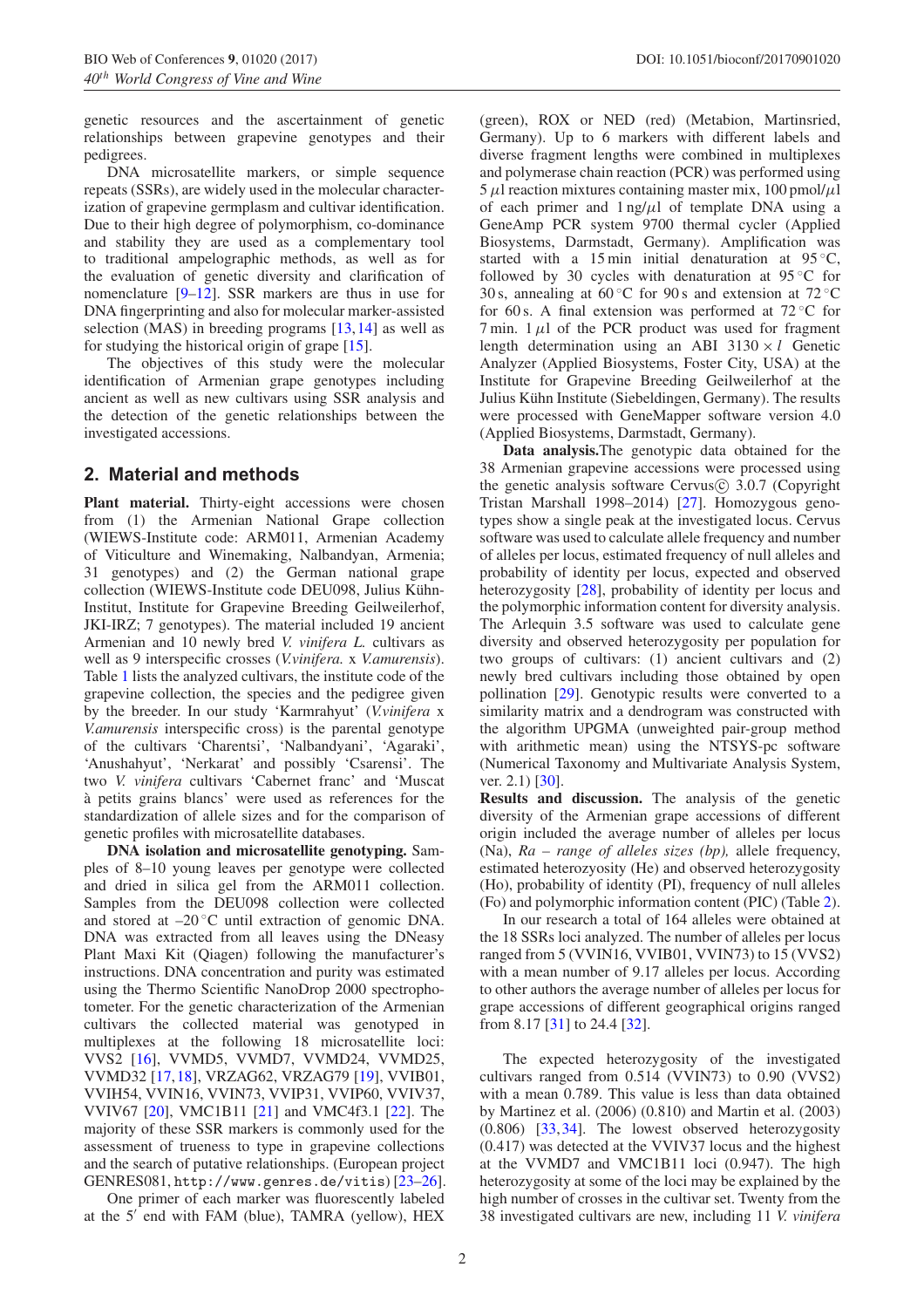<span id="page-2-0"></span>

|  |  | <b>Table 1.</b> List of grape accessions evaluated in this study. |  |  |
|--|--|-------------------------------------------------------------------|--|--|
|  |  |                                                                   |  |  |

| $\overline{1}$<br><b>ARE</b><br>ARM011<br>V. vinifera L.<br>Areni<br>Ancient<br>$\overline{2}$<br><b>ACH</b><br>V. vinifera L.<br>Areni chernyi<br><b>DEU098</b><br>Ancient<br>$\overline{\mathbf{3}}$<br><b>ARA</b><br>ARM011<br>V. vinifera L.<br>Ararati<br>Ancient<br>$\overline{4}$<br><b>ARV</b><br><b>ARM011</b><br>V. vinifera L.<br>Arevar<br>Ancient<br>$\overline{5}$<br>Chilar<br>CHL<br><b>ARM011</b><br>V. vinifera L.<br>Ancient<br>$\overline{6}$<br>$\overline{GDM}$<br>Garan dmak<br><b>ARM011</b><br>V. vinifera L.<br>Ancient<br>$\overline{7}$<br>Eraskheni<br><b>ERA</b><br><b>ARM011</b><br>V. vinifera L.<br>Ancient<br>$\overline{\mathbf{8}}$<br><b>ITS</b><br><b>ARM011</b><br>Itsaptuk<br>V. vinifera L.<br>Ancient<br>$\overline{9}$<br>Hastamashk<br><b>HMK</b><br><b>ARM011</b><br>V. vinifera L.<br>Ancient<br>$\overline{10}$<br><b>KKH</b><br>Kakhet<br><b>ARM011</b><br>V. vinifera L.<br>Ancient<br>$\overline{11}$<br><b>MAR</b><br><b>ARM011</b><br>V. vinifera L.<br>Marmari<br>Ancient<br>$\overline{12}$<br>Mskhali<br><b>MSK</b><br><b>ARM011</b><br>V. vinifera L.<br>Ancient<br>$\overline{13}$<br>Mskhali clone<br><b>MSC</b><br><b>ARM011</b><br>V. vinifera L.<br>Ancient<br>$\overline{14}$<br>PAR<br><b>ARM011</b><br>V. vinifera L.<br>Parvana<br>Ancient<br>$\overline{15}$<br>Spitak Arakseni<br><b>SPA</b><br><b>ARM011</b><br>V. vinifera L.<br>Ancient<br>Spitak kaqavik<br><b>SPK</b><br>$\overline{16}$<br><b>ARM011</b><br>V. vinifera L.<br>Ancient<br>$\overline{17}$<br>Vanqapatkan<br><b>VQP</b><br><b>ARM011</b><br>V. vinifera L.<br>Ancient<br><b>Voskehat</b><br>$\overline{\text{VOS}}$<br>$\overline{18}$<br><b>ARM011</b><br>V. vinifera L.<br>Ancient<br>Itsaptuk (synonymKhusaine Belyi)X<br>19<br><b>ARM</b><br><b>ARM011</b><br>V. vinifera L.<br>Armenia<br>Sateni Chernyi<br>$\overline{20}$<br><b>ARM011</b><br>V. vinifera L.<br>Itsaptuk (synonymKhusaine Belyi),<br>Shahumyani<br><b>SHA</b> |  |
|-----------------------------------------------------------------------------------------------------------------------------------------------------------------------------------------------------------------------------------------------------------------------------------------------------------------------------------------------------------------------------------------------------------------------------------------------------------------------------------------------------------------------------------------------------------------------------------------------------------------------------------------------------------------------------------------------------------------------------------------------------------------------------------------------------------------------------------------------------------------------------------------------------------------------------------------------------------------------------------------------------------------------------------------------------------------------------------------------------------------------------------------------------------------------------------------------------------------------------------------------------------------------------------------------------------------------------------------------------------------------------------------------------------------------------------------------------------------------------------------------------------------------------------------------------------------------------------------------------------------------------------------------------------------------------------------------------------------------------------------------------------------------------------------------------------------------------------------------------------------------------------------------------------------------------------------------------------------------------|--|
|                                                                                                                                                                                                                                                                                                                                                                                                                                                                                                                                                                                                                                                                                                                                                                                                                                                                                                                                                                                                                                                                                                                                                                                                                                                                                                                                                                                                                                                                                                                                                                                                                                                                                                                                                                                                                                                                                                                                                                             |  |
|                                                                                                                                                                                                                                                                                                                                                                                                                                                                                                                                                                                                                                                                                                                                                                                                                                                                                                                                                                                                                                                                                                                                                                                                                                                                                                                                                                                                                                                                                                                                                                                                                                                                                                                                                                                                                                                                                                                                                                             |  |
|                                                                                                                                                                                                                                                                                                                                                                                                                                                                                                                                                                                                                                                                                                                                                                                                                                                                                                                                                                                                                                                                                                                                                                                                                                                                                                                                                                                                                                                                                                                                                                                                                                                                                                                                                                                                                                                                                                                                                                             |  |
|                                                                                                                                                                                                                                                                                                                                                                                                                                                                                                                                                                                                                                                                                                                                                                                                                                                                                                                                                                                                                                                                                                                                                                                                                                                                                                                                                                                                                                                                                                                                                                                                                                                                                                                                                                                                                                                                                                                                                                             |  |
|                                                                                                                                                                                                                                                                                                                                                                                                                                                                                                                                                                                                                                                                                                                                                                                                                                                                                                                                                                                                                                                                                                                                                                                                                                                                                                                                                                                                                                                                                                                                                                                                                                                                                                                                                                                                                                                                                                                                                                             |  |
|                                                                                                                                                                                                                                                                                                                                                                                                                                                                                                                                                                                                                                                                                                                                                                                                                                                                                                                                                                                                                                                                                                                                                                                                                                                                                                                                                                                                                                                                                                                                                                                                                                                                                                                                                                                                                                                                                                                                                                             |  |
|                                                                                                                                                                                                                                                                                                                                                                                                                                                                                                                                                                                                                                                                                                                                                                                                                                                                                                                                                                                                                                                                                                                                                                                                                                                                                                                                                                                                                                                                                                                                                                                                                                                                                                                                                                                                                                                                                                                                                                             |  |
|                                                                                                                                                                                                                                                                                                                                                                                                                                                                                                                                                                                                                                                                                                                                                                                                                                                                                                                                                                                                                                                                                                                                                                                                                                                                                                                                                                                                                                                                                                                                                                                                                                                                                                                                                                                                                                                                                                                                                                             |  |
|                                                                                                                                                                                                                                                                                                                                                                                                                                                                                                                                                                                                                                                                                                                                                                                                                                                                                                                                                                                                                                                                                                                                                                                                                                                                                                                                                                                                                                                                                                                                                                                                                                                                                                                                                                                                                                                                                                                                                                             |  |
|                                                                                                                                                                                                                                                                                                                                                                                                                                                                                                                                                                                                                                                                                                                                                                                                                                                                                                                                                                                                                                                                                                                                                                                                                                                                                                                                                                                                                                                                                                                                                                                                                                                                                                                                                                                                                                                                                                                                                                             |  |
|                                                                                                                                                                                                                                                                                                                                                                                                                                                                                                                                                                                                                                                                                                                                                                                                                                                                                                                                                                                                                                                                                                                                                                                                                                                                                                                                                                                                                                                                                                                                                                                                                                                                                                                                                                                                                                                                                                                                                                             |  |
|                                                                                                                                                                                                                                                                                                                                                                                                                                                                                                                                                                                                                                                                                                                                                                                                                                                                                                                                                                                                                                                                                                                                                                                                                                                                                                                                                                                                                                                                                                                                                                                                                                                                                                                                                                                                                                                                                                                                                                             |  |
|                                                                                                                                                                                                                                                                                                                                                                                                                                                                                                                                                                                                                                                                                                                                                                                                                                                                                                                                                                                                                                                                                                                                                                                                                                                                                                                                                                                                                                                                                                                                                                                                                                                                                                                                                                                                                                                                                                                                                                             |  |
|                                                                                                                                                                                                                                                                                                                                                                                                                                                                                                                                                                                                                                                                                                                                                                                                                                                                                                                                                                                                                                                                                                                                                                                                                                                                                                                                                                                                                                                                                                                                                                                                                                                                                                                                                                                                                                                                                                                                                                             |  |
|                                                                                                                                                                                                                                                                                                                                                                                                                                                                                                                                                                                                                                                                                                                                                                                                                                                                                                                                                                                                                                                                                                                                                                                                                                                                                                                                                                                                                                                                                                                                                                                                                                                                                                                                                                                                                                                                                                                                                                             |  |
|                                                                                                                                                                                                                                                                                                                                                                                                                                                                                                                                                                                                                                                                                                                                                                                                                                                                                                                                                                                                                                                                                                                                                                                                                                                                                                                                                                                                                                                                                                                                                                                                                                                                                                                                                                                                                                                                                                                                                                             |  |
|                                                                                                                                                                                                                                                                                                                                                                                                                                                                                                                                                                                                                                                                                                                                                                                                                                                                                                                                                                                                                                                                                                                                                                                                                                                                                                                                                                                                                                                                                                                                                                                                                                                                                                                                                                                                                                                                                                                                                                             |  |
|                                                                                                                                                                                                                                                                                                                                                                                                                                                                                                                                                                                                                                                                                                                                                                                                                                                                                                                                                                                                                                                                                                                                                                                                                                                                                                                                                                                                                                                                                                                                                                                                                                                                                                                                                                                                                                                                                                                                                                             |  |
|                                                                                                                                                                                                                                                                                                                                                                                                                                                                                                                                                                                                                                                                                                                                                                                                                                                                                                                                                                                                                                                                                                                                                                                                                                                                                                                                                                                                                                                                                                                                                                                                                                                                                                                                                                                                                                                                                                                                                                             |  |
|                                                                                                                                                                                                                                                                                                                                                                                                                                                                                                                                                                                                                                                                                                                                                                                                                                                                                                                                                                                                                                                                                                                                                                                                                                                                                                                                                                                                                                                                                                                                                                                                                                                                                                                                                                                                                                                                                                                                                                             |  |
|                                                                                                                                                                                                                                                                                                                                                                                                                                                                                                                                                                                                                                                                                                                                                                                                                                                                                                                                                                                                                                                                                                                                                                                                                                                                                                                                                                                                                                                                                                                                                                                                                                                                                                                                                                                                                                                                                                                                                                             |  |
| Open pollination                                                                                                                                                                                                                                                                                                                                                                                                                                                                                                                                                                                                                                                                                                                                                                                                                                                                                                                                                                                                                                                                                                                                                                                                                                                                                                                                                                                                                                                                                                                                                                                                                                                                                                                                                                                                                                                                                                                                                            |  |
| $\overline{21}$<br>Armenia (Khusaine Belyi X Sateni<br>Anush<br><b>ANU</b><br><b>ARM011</b><br>V. vinifera L.                                                                                                                                                                                                                                                                                                                                                                                                                                                                                                                                                                                                                                                                                                                                                                                                                                                                                                                                                                                                                                                                                                                                                                                                                                                                                                                                                                                                                                                                                                                                                                                                                                                                                                                                                                                                                                                               |  |
| Chernyi) X KishmishRozovyi                                                                                                                                                                                                                                                                                                                                                                                                                                                                                                                                                                                                                                                                                                                                                                                                                                                                                                                                                                                                                                                                                                                                                                                                                                                                                                                                                                                                                                                                                                                                                                                                                                                                                                                                                                                                                                                                                                                                                  |  |
| $\overline{22}$<br>Karmir kakhani<br><b>KAH</b><br><b>DEU098</b><br>V. vinifera L.<br><b>Tana Kouzy XSevan</b>                                                                                                                                                                                                                                                                                                                                                                                                                                                                                                                                                                                                                                                                                                                                                                                                                                                                                                                                                                                                                                                                                                                                                                                                                                                                                                                                                                                                                                                                                                                                                                                                                                                                                                                                                                                                                                                              |  |
| $\overline{23}$<br><b>MTS</b><br>Muscat Tskha<br><b>ARM011</b><br>V. vinifera L.<br><b>Madeleine Angevine X Muskat</b>                                                                                                                                                                                                                                                                                                                                                                                                                                                                                                                                                                                                                                                                                                                                                                                                                                                                                                                                                                                                                                                                                                                                                                                                                                                                                                                                                                                                                                                                                                                                                                                                                                                                                                                                                                                                                                                      |  |
| Desertnyi                                                                                                                                                                                                                                                                                                                                                                                                                                                                                                                                                                                                                                                                                                                                                                                                                                                                                                                                                                                                                                                                                                                                                                                                                                                                                                                                                                                                                                                                                                                                                                                                                                                                                                                                                                                                                                                                                                                                                                   |  |
| <b>MHA</b><br>Muskat Chernyi (free pollination) x<br>24<br>Muscat haykakan<br><b>ARM011</b><br>V. vinifera L.                                                                                                                                                                                                                                                                                                                                                                                                                                                                                                                                                                                                                                                                                                                                                                                                                                                                                                                                                                                                                                                                                                                                                                                                                                                                                                                                                                                                                                                                                                                                                                                                                                                                                                                                                                                                                                                               |  |
| <b>Muscat a Petits Grains Noirs</b>                                                                                                                                                                                                                                                                                                                                                                                                                                                                                                                                                                                                                                                                                                                                                                                                                                                                                                                                                                                                                                                                                                                                                                                                                                                                                                                                                                                                                                                                                                                                                                                                                                                                                                                                                                                                                                                                                                                                         |  |
| Muscat Yerevani<br><b>MUY</b><br>ARM011<br>25<br>V. vinifera L.<br>C 484 X Rizamat                                                                                                                                                                                                                                                                                                                                                                                                                                                                                                                                                                                                                                                                                                                                                                                                                                                                                                                                                                                                                                                                                                                                                                                                                                                                                                                                                                                                                                                                                                                                                                                                                                                                                                                                                                                                                                                                                          |  |
| 26 Merdzavani vaghahas<br><b>MEV</b><br>V. vinifera L.<br>C 484 (Madeleine Angevine X Chasselas<br><b>ARM011</b>                                                                                                                                                                                                                                                                                                                                                                                                                                                                                                                                                                                                                                                                                                                                                                                                                                                                                                                                                                                                                                                                                                                                                                                                                                                                                                                                                                                                                                                                                                                                                                                                                                                                                                                                                                                                                                                            |  |
| Musque) X Kishmish Khishrau (Nimrang                                                                                                                                                                                                                                                                                                                                                                                                                                                                                                                                                                                                                                                                                                                                                                                                                                                                                                                                                                                                                                                                                                                                                                                                                                                                                                                                                                                                                                                                                                                                                                                                                                                                                                                                                                                                                                                                                                                                        |  |
| X Kishmish Noir)                                                                                                                                                                                                                                                                                                                                                                                                                                                                                                                                                                                                                                                                                                                                                                                                                                                                                                                                                                                                                                                                                                                                                                                                                                                                                                                                                                                                                                                                                                                                                                                                                                                                                                                                                                                                                                                                                                                                                            |  |
| $\overline{27}$<br>NAZ<br><b>ARM011</b><br>Nazeli<br><b>Sultanine XBlanc D'iran</b><br>V. vinifera L.                                                                                                                                                                                                                                                                                                                                                                                                                                                                                                                                                                                                                                                                                                                                                                                                                                                                                                                                                                                                                                                                                                                                                                                                                                                                                                                                                                                                                                                                                                                                                                                                                                                                                                                                                                                                                                                                       |  |
| $\overline{28}$<br>Tokun<br><b>TOK</b><br><b>ARM011</b><br>V. vinifera L.<br>Spitak Arakseni, open pollination                                                                                                                                                                                                                                                                                                                                                                                                                                                                                                                                                                                                                                                                                                                                                                                                                                                                                                                                                                                                                                                                                                                                                                                                                                                                                                                                                                                                                                                                                                                                                                                                                                                                                                                                                                                                                                                              |  |
| $\overline{29}$<br>$\overline{V}$ vinifera $\overline{L}$ .x<br>V. vinifera L. $(NO.1563/1+21) X$<br><b>AGA</b><br><b>DEU098</b><br>Agaraki                                                                                                                                                                                                                                                                                                                                                                                                                                                                                                                                                                                                                                                                                                                                                                                                                                                                                                                                                                                                                                                                                                                                                                                                                                                                                                                                                                                                                                                                                                                                                                                                                                                                                                                                                                                                                                 |  |
| V. amurensis Rupr.<br>Karmrahyut                                                                                                                                                                                                                                                                                                                                                                                                                                                                                                                                                                                                                                                                                                                                                                                                                                                                                                                                                                                                                                                                                                                                                                                                                                                                                                                                                                                                                                                                                                                                                                                                                                                                                                                                                                                                                                                                                                                                            |  |
| $V.$ vinifera $L.x$<br>C 1262 (V. amurensis Rupr. X Perle Von)<br>$\overline{30}$<br>Anushahyut<br><b>ANH</b><br><b>DEU098</b>                                                                                                                                                                                                                                                                                                                                                                                                                                                                                                                                                                                                                                                                                                                                                                                                                                                                                                                                                                                                                                                                                                                                                                                                                                                                                                                                                                                                                                                                                                                                                                                                                                                                                                                                                                                                                                              |  |
| Csaba) X Karmrahyut<br>V.amurensis Rupr.                                                                                                                                                                                                                                                                                                                                                                                                                                                                                                                                                                                                                                                                                                                                                                                                                                                                                                                                                                                                                                                                                                                                                                                                                                                                                                                                                                                                                                                                                                                                                                                                                                                                                                                                                                                                                                                                                                                                    |  |
| $\overline{31}$<br>$\overline{BUR}$<br><b>Burmunk</b><br><b>ARM011</b><br>V.amurensis Rupr. X Muscat Fleur<br>V. vinifera L.x                                                                                                                                                                                                                                                                                                                                                                                                                                                                                                                                                                                                                                                                                                                                                                                                                                                                                                                                                                                                                                                                                                                                                                                                                                                                                                                                                                                                                                                                                                                                                                                                                                                                                                                                                                                                                                               |  |
| D'Oranger<br>V.amurensis Rupr.<br>$\overline{32}$<br>Charentsi<br>CHA<br><b>ARM011</b><br>V. vinifera L.x V.amurensis Rupr.<br>Seyanets C 1262 (V.amurensis Rupr. X                                                                                                                                                                                                                                                                                                                                                                                                                                                                                                                                                                                                                                                                                                                                                                                                                                                                                                                                                                                                                                                                                                                                                                                                                                                                                                                                                                                                                                                                                                                                                                                                                                                                                                                                                                                                         |  |
| V.amurensis Rupr.<br>Zhemchug Saba) X Karmrahyut                                                                                                                                                                                                                                                                                                                                                                                                                                                                                                                                                                                                                                                                                                                                                                                                                                                                                                                                                                                                                                                                                                                                                                                                                                                                                                                                                                                                                                                                                                                                                                                                                                                                                                                                                                                                                                                                                                                            |  |
| $\overline{\text{CSA}}$<br>$\overline{33}$<br>Csarenci<br><b>DEU098</b><br>V. vinifera L.x<br>V. vinifera L.x V.amurensis Rupr.                                                                                                                                                                                                                                                                                                                                                                                                                                                                                                                                                                                                                                                                                                                                                                                                                                                                                                                                                                                                                                                                                                                                                                                                                                                                                                                                                                                                                                                                                                                                                                                                                                                                                                                                                                                                                                             |  |
| V.amurensis Rupr.                                                                                                                                                                                                                                                                                                                                                                                                                                                                                                                                                                                                                                                                                                                                                                                                                                                                                                                                                                                                                                                                                                                                                                                                                                                                                                                                                                                                                                                                                                                                                                                                                                                                                                                                                                                                                                                                                                                                                           |  |
| 34<br>Karin<br><b>KAR</b><br><b>DEU098</b><br>$V.$ vinifera $L.x$<br>Lernatu X Fioletovyi Rannii                                                                                                                                                                                                                                                                                                                                                                                                                                                                                                                                                                                                                                                                                                                                                                                                                                                                                                                                                                                                                                                                                                                                                                                                                                                                                                                                                                                                                                                                                                                                                                                                                                                                                                                                                                                                                                                                            |  |
| V.amurensis Rupr.<br>V.amurensis Rupr xV. vinifera L)                                                                                                                                                                                                                                                                                                                                                                                                                                                                                                                                                                                                                                                                                                                                                                                                                                                                                                                                                                                                                                                                                                                                                                                                                                                                                                                                                                                                                                                                                                                                                                                                                                                                                                                                                                                                                                                                                                                       |  |
| Karmrahyut X Seyanets 1563/1+21<br>Nalbandyani<br><b>ARM011</b><br>35<br><b>NAB</b><br>V. vinifera L.x                                                                                                                                                                                                                                                                                                                                                                                                                                                                                                                                                                                                                                                                                                                                                                                                                                                                                                                                                                                                                                                                                                                                                                                                                                                                                                                                                                                                                                                                                                                                                                                                                                                                                                                                                                                                                                                                      |  |
| V.amurensis Rupr.                                                                                                                                                                                                                                                                                                                                                                                                                                                                                                                                                                                                                                                                                                                                                                                                                                                                                                                                                                                                                                                                                                                                                                                                                                                                                                                                                                                                                                                                                                                                                                                                                                                                                                                                                                                                                                                                                                                                                           |  |
| C 1262 (V.amurensis Rupr. X Perle Von<br>$\overline{36}$<br>Nerkarat<br>NRA<br><b>DEU098</b><br>V. vinifera L.x                                                                                                                                                                                                                                                                                                                                                                                                                                                                                                                                                                                                                                                                                                                                                                                                                                                                                                                                                                                                                                                                                                                                                                                                                                                                                                                                                                                                                                                                                                                                                                                                                                                                                                                                                                                                                                                             |  |
| V.amurensis Rupr.<br>X Csaba) X Karmrahyut                                                                                                                                                                                                                                                                                                                                                                                                                                                                                                                                                                                                                                                                                                                                                                                                                                                                                                                                                                                                                                                                                                                                                                                                                                                                                                                                                                                                                                                                                                                                                                                                                                                                                                                                                                                                                                                                                                                                  |  |
| <b>ARM011</b><br>$\overline{37}$<br>Nerkeni<br><b>NER</b><br>V. vinifera L.x<br>Saperavi X("Garan Dmak X)                                                                                                                                                                                                                                                                                                                                                                                                                                                                                                                                                                                                                                                                                                                                                                                                                                                                                                                                                                                                                                                                                                                                                                                                                                                                                                                                                                                                                                                                                                                                                                                                                                                                                                                                                                                                                                                                   |  |
| V.amurensis Rupr.<br>Kikhet)                                                                                                                                                                                                                                                                                                                                                                                                                                                                                                                                                                                                                                                                                                                                                                                                                                                                                                                                                                                                                                                                                                                                                                                                                                                                                                                                                                                                                                                                                                                                                                                                                                                                                                                                                                                                                                                                                                                                                |  |
| <b>ARM011</b><br>Hadisi X No 15-7-1 (V.amurensis Rupr. X)<br>38<br>Karmrahyut<br><b>KRH</b><br>V. vinifera L.x                                                                                                                                                                                                                                                                                                                                                                                                                                                                                                                                                                                                                                                                                                                                                                                                                                                                                                                                                                                                                                                                                                                                                                                                                                                                                                                                                                                                                                                                                                                                                                                                                                                                                                                                                                                                                                                              |  |
| X Sladkii Chernyi)<br>V. V.amurensis Rupr.                                                                                                                                                                                                                                                                                                                                                                                                                                                                                                                                                                                                                                                                                                                                                                                                                                                                                                                                                                                                                                                                                                                                                                                                                                                                                                                                                                                                                                                                                                                                                                                                                                                                                                                                                                                                                                                                                                                                  |  |

and 9 *V. vinifera* x *V. amurensis* crosses. The probability of identity (PI) values for different loci ranged from 0.023 (VVS2) to 0.291 (VVIN73).

Polymorphic information content (PIC) for each locus was calculated for the evaluation of the effectiveness of each marker (Table [2\)](#page-3-0). In our research PIC values were lower than the values of expected heterozygosity and higher than 0.7 for the majority of loci meaning that these loci are highly informative. The most informative loci were VVS2 (0.899), VRZAG62 (0.862) and VRZAG79 (0.857), while the least informative were the VVIN73 and VVIB01 loci with a PIC value of 0.459 and 0.575,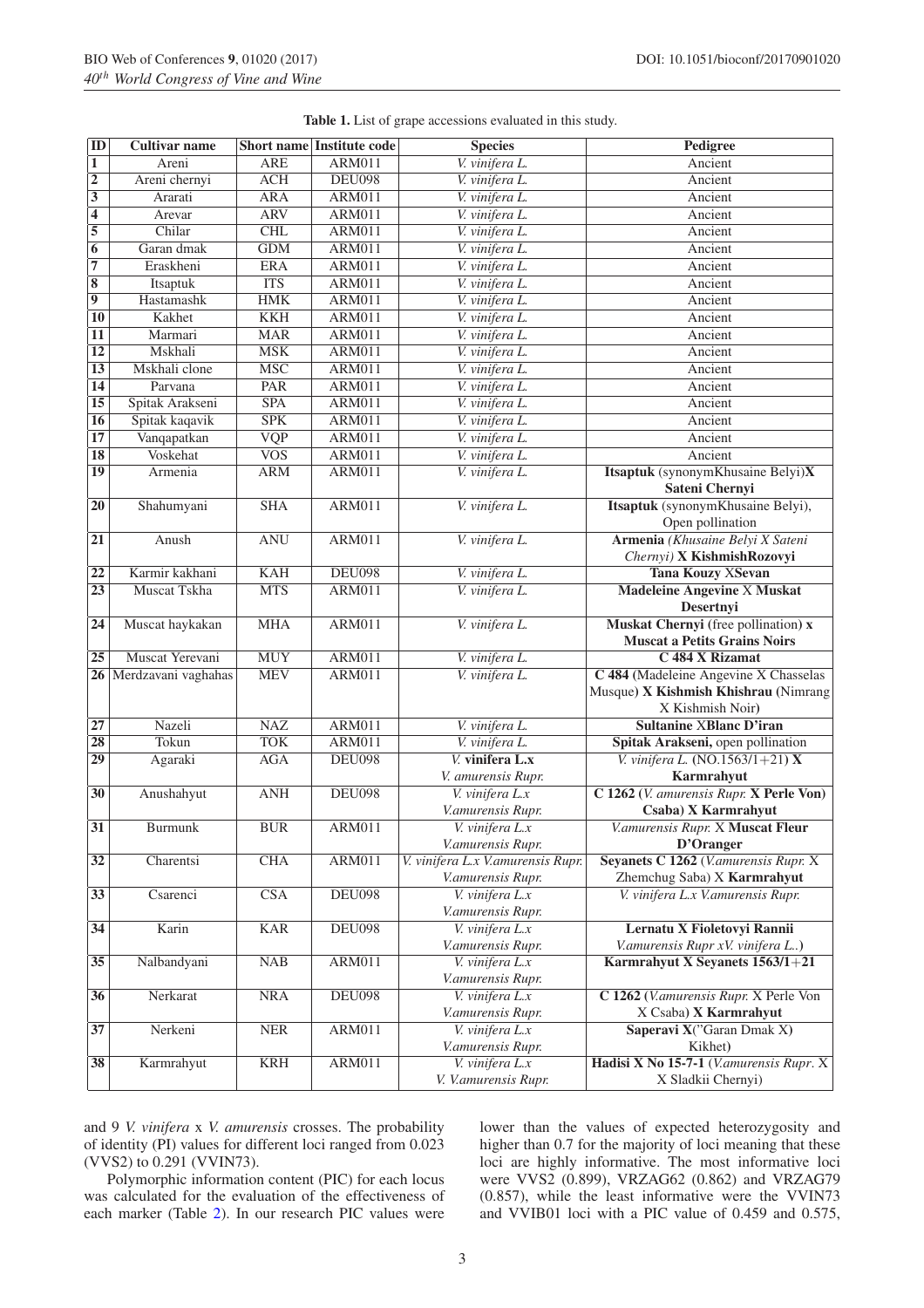<span id="page-3-0"></span>

| Locus           | Na   | Ra          | He    | Ho    | PI    | Fo       | <b>PIC</b> |
|-----------------|------|-------------|-------|-------|-------|----------|------------|
| VVMD5           | 8    | 226–248     | 0.825 | 0.730 | 0.059 | 0.060    | 0.789      |
| VVMD7           | 9    | $233 - 255$ | 0.817 | 0.947 | 0.064 | $-0.087$ | 0.780      |
| VVMD24          | 7    | 206-219     | 0.809 | 0.868 | 0.069 | $-0.046$ | 0.770      |
| VVMD25          | 7    | $235 - 255$ | 0.737 | 0.658 | 0.120 | 0.045    | 0.682      |
| VVMD32          | 12   | $240 - 277$ | 0.773 | 0.667 | 0.083 | 0.047    | 0.736      |
| VVIV37          | 9    | $152 - 182$ | 0.799 | 0.417 | 0.073 | 0.310    | 0.760      |
| VVIV67          | 11   | 352-383     | 0.809 | 0.611 | 0.061 | 0.143    | 0.777      |
| VVIN16          | 5    | $147 - 157$ | 0.671 | 0.763 | 0.166 | $-0.076$ | 0.628      |
| VVIN73          | 5    | 260-272     | 0.514 | 0.595 | 0.291 | $-0.099$ | 0.459      |
| VVIH54          | 10   | 139-177     | 0.856 | 0.632 | 0.042 | 0.142    | 0.828      |
| VVIB01          | 5    | 294-312     | 0.653 | 0.763 | 0.196 | $-0.100$ | 0.575      |
| VVIP31          | 11   | 173-196     | 0.847 | 0.895 | 0.045 | $-0.034$ | 0.818      |
| VVIP60          | 9    | 306-332     | 0.755 | 0.789 | 0.100 | $-0.041$ | 0.710      |
| VMC1B11         | 8    | 168-191     | 0.809 | 0.947 | 0.068 | $-0.090$ | 0.771      |
| <b>VMC4f3.1</b> | 12   | 165–208     | 0.874 | 0.868 | 0.032 | $-0.009$ | 0.848      |
| VVS2            | 15   | 124–161     | 0.901 | 0.871 | 0.023 | 0.021    | 0.876      |
| VRZAG62         | 10   | 184-204     | 0.878 | 0.758 | 0.033 | 0.065    | 0.876      |
| VRZAG79         | 12   | $237 - 261$ | 0.881 | 0.676 | 0.030 | 0.130    | 0.856      |
| Mean            | 9.17 |             | 0.789 | 0.748 | 0.086 | 0.021    | 0.752      |
|                 |      |             |       |       |       |          |            |

**Table 2.** Genetic parameters for SSR loci in Armenian accessions.

<span id="page-3-1"></span>

| Table 3. The most frequent alleles per locus and their frequency. |  |
|-------------------------------------------------------------------|--|
|-------------------------------------------------------------------|--|

| <b>SSR-marker</b>            |       |       |       |       | VVMD5 VVMD7 VVMD24 VVMD25  VVMD32    VVIV37   VVIV67   VVIN16 |       |       |            | <b>VVIN73</b> |
|------------------------------|-------|-------|-------|-------|---------------------------------------------------------------|-------|-------|------------|---------------|
| Most frequent allele         | 238   | 239   | 208   | 241   | 272                                                           | 154   | 360   | 151        | 268           |
| Major allele frequency, $\%$ | 27.03 | 28.95 | 28.95 | 38.16 | 40.28                                                         | 34.72 | 37.50 | 48.68      | 66.22         |
|                              |       |       |       |       |                                                               |       |       |            |               |
| <b>SSR-marker</b>            |       |       |       |       | VVIH54 VVIB01  VVIP31   VVIP60  VMC1B11 VMC4f3.1   VVS2       |       |       | $N$ RZAG62 | VRZAG79       |
| Most frequent allele         | 163   | 294   | 183   | 322   | 168                                                           | 181   | 37    | 186        | 247           |
| Major allele frequency, $\%$ | 25.0  | 43.42 | 30.26 | 38.16 | 31.58                                                         | 21.05 | 19.35 | 21.21      | 21.62         |

<span id="page-3-2"></span>**Table 4.** Genetic variability within the studied population: observed and expected heterozygosity (Ho and He), mean number of alleles (MNA), averaged over all loci.

| <b>Population</b> | $H_0 \pm s.d.$    | $H_e \pm s.d.$    | MNA  |  |  |  |  |
|-------------------|-------------------|-------------------|------|--|--|--|--|
| Ancient cultivars | $0.753 \pm 0.161$ | $0.779 \pm 0.082$ | 7.39 |  |  |  |  |
| New crosses       | $0.739 \pm 0.171$ | $0.792 \pm 0.118$ | 8.00 |  |  |  |  |
|                   |                   |                   |      |  |  |  |  |

S.d. - *standard deviations.*

respectively. According to literature data, VRZAG62 [\[33\]](#page-5-27) and VRZAG79 [\[35\]](#page-5-29) were the most informative ones both with PIC values of 0.88 which comes very close to our data.

The most frequent alleles at each locus and their frequencies are presented in Table [3.](#page-3-1) The highest frequency of alleles was registered for VVIN73 – 268 (66.22%), VVIN16 – 151 (48.68%), VVIB01 – 294 (43.42%) and VVMD32 – 272 (40.28%). In total, 68 rare alleles (41,46%) for all loci were found with a frequency of occurrence of less than 5%.

In Table [4](#page-3-2) the genetic variability of ancient cultivars and the new bred *V. vinifera* x *V. vinifera* and *V. vinifera* x *V. amurensis* varieties is presented. Observed and expected heterozygosity (Ho and He) for all loci was high on average in both populations. The higher variation of gene diversities with (He) 0.792 was obtained for interspecific crosses and a lower value of 0.739 was found in the ancient cultivars. The mean number of alleles (MNA) for all loci per population ranged from 7.39 in ancient to 8.00 in new cultivars.

**Genetic relatedness.** The dendrogram shown in Fig. [1](#page-4-0) was constructed using the UPGMA method for the evaluation of genetic diversity and relatedness between the investigated cultivars. In the dendrogram the investigated cultivars were separated into two main clusters. The smaller cluster included only the two cultivars 'Agaraki' and 'Karin' from the German collection. Both genotypes are interspecific crosses (*V. vinifera* x *V. amurensis*). The ancient cultivar Eraskheni separates from the other two. The large cluster exhibited 4 distinct subclusters labelled S1, S2, S3 and S4 and the interspecific cross 'Burmunk' which is characterized by a very high sugar content in its berries (more than 30%) and very high frost resistance.

Subcluster S1 was separated into two smaller subgroups, with the first one including only interspecific crosses (*V. vinifera* x *V. amurensis*) from both Armenian and German collections: 'Anushahyut', 'Csarensi', 'Nerkarat', 'Charentsi' and 'Nerkeni'. The first four of them are offspring of 'Karmrahyut'. The second subgroup included three ancient cultivars – 'Areni', 'Areni chernyi' and 'Chilar'.

The second subcluster S2 separated into two distinct subgroups. The first one included mainly ancient cultivars and also 'Itsaptuk' (synonym 'Khusaine belyi'), its offspring 'Shahumyani' and 'Armenia' together with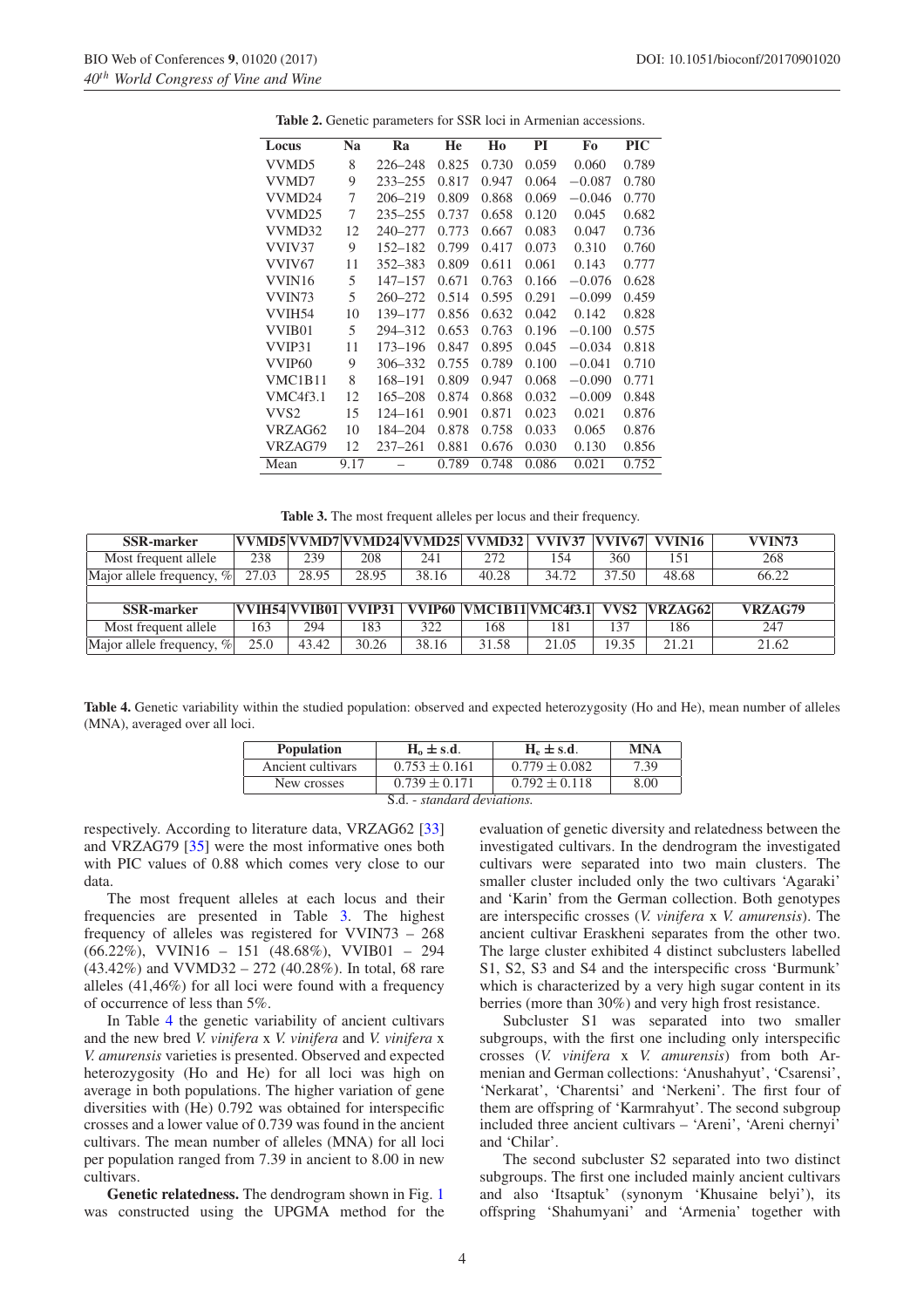

<span id="page-4-0"></span>**Figure 1.** Genetic relationships in Armenian grapevine cultivars based on SSR analysis.

Armenia's offspring 'Anush'. In the second subgroup the ancient cultivar 'Kakhet' was grouped with 'Karmrahyut'. It seems that the name 'Karmrahyut' of this accession is incorrect because it did not group into cluster 1 or subcluster S1 which included its offspring and other *V. vinifera* x *V. amurensis.* crosses, although we did not investigate the second parental genotypes of the crosses.

The second part of the subgroup was formed by the ancient cultivars 'Voskehat' and 'Ararati', and the cultivar 'Tokun' obtained as the result of open pollination of the ancient cultivar 'Spitak Arakseni'.

Subcluster S3 included three *V. vinifera* interspecific cultivars: 'Muscat Tskha', 'Muscat Yerevani' and 'Karmir kakhani'.

The fourth subcluster S4 was made up of ten accessions which were separated into two sub groups and included mainly ancient cultivars. 'Spitak kaqavik', 'Marmari' and 'Parvana' seedless fell into the first subgroup. Unexpectedly, the newly bred cultivar 'Nazeli' fell into the second subgroup together with the ancient cultivars 'Hastamashk', 'Vanqapatkan' and 'Maskhali'.

The closest relationships were detected between the following pairs of genotypes: The ancient cultivar 'Itsaptuk' and its offspring 'Sahumyani' obtained in the result of open pollination; 'Anushahyut' and 'Csarenci', both from the German collection, which are offsprings of the same parent 'Karmrahyut' (*V. vinifera* x *V. amurensis*). The ancient cultivars 'Areni' from Armenia and 'Areni chernyi' from Germany matched except at VVMD32, where heterozygosity versus homozygosity was stated, most likely due to clone variation. 'Charentsi' from Armenia and 'Csarenci' from Germany were not identical but had high similarity and were placed in the same group of *V. vinifera* x *V.amurensis* cultivars). As it was expected, all investigated interspecific crosses were characterized by their high frost resistance, but differed by other phenotypic characteristics. This, however, was not enough for a clear distinction of the investigated genotypes, especially new bred varieties. Thus an application of modern techniques with a genetic approach was necessary for the determination of the genetic relation between the investigated genotypes.

## **3. Conclusion**

Our comprehensive genetic research has shown high polymorphism and heterozygosity in Armenian grapevine cultivars of different origin. The Armenian genetic pool was formed during thousands years of folk selection and later was enriched by hybridizations and mutations.

The molecular characterization and analysis of the genetic structure in Armenian grape germplasm based on allele frequencies and heterozygosity contributes to the knowledge about levels and distribution of genetic diversity of the investigated cultivars. It reveals differences between aboriginal ancient and newly bred cultivars in the existing gene pool of *Vitis*.

By evaluation of the genetic relationship among the investigated cultivars a clear separation between the groups of ancient aboriginal cultivars, the Armenian new *V. vinifera* x*V. vinifera and V. vinifera* x *V. amurensis* crosses and seedless cultivars was detected. Very close relationships with high similarity were determined for five pairs of cultivars with the same pedigree or origin. However, two cases of possible homonymy were also detected. Our results reveal the high effectiveness of using SSR based genetic analysis of the grapevine germplasm and provide correct information about genetic diversity and genetic relations between accessions.